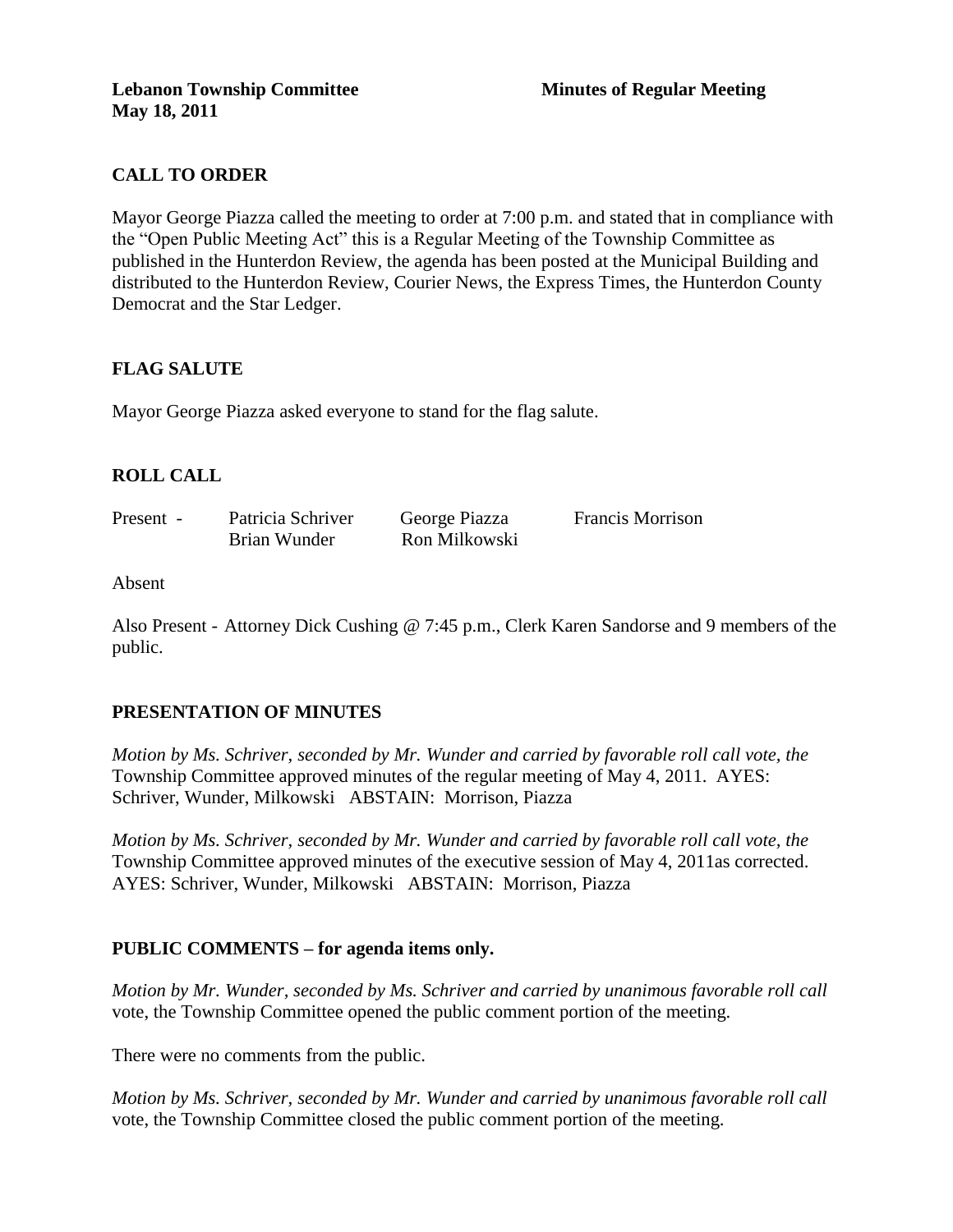LTCM 05/18/2011 Page 2 of 5

#### **OLD BUSINESS**

#### **Maple Lane Drainage**

Mayor Piazza stated that a drainage problem on Maple Lane was brought to the Township Committee's attention last year. The DPW Manager and the Township Engineer looked into the matter and the engineer prepared a plan to correct the problem. Mayor Piazza asked if it was determined to be a Township matter or a problem between two neighbors. The Committee will hold further discussion until the property owners attend a meeting.

#### **NEW BUSINESS**

#### **Resident Kevin Clark Correspondence**

Ms. Schriver stated that at the last meeting she received a packet from resident Kevin Clark regarding land that is adjacent to his property. Mr. Clark had questions regarding the assessment of the land, the condition of the property and the possibility of Mr. Clark acquiring the land. The Clerk will inform Mr. Clark that he must speak with the Tax Assessor relative to his correspondence.

#### **PRESENTATION OF VOUCHERS**

Committee Members provided a description of vouchers exceeding \$1000.00.

*Motion by Ms. Schriver, seconded by Mr. Wunder and carried by unanimous favorable roll call*  vote, the Township Committee approved the May 18, 2011 bill list in the amount of \$137,878.88. The Walter Poppe Construction and the Attorney Eric Bernstein checks are to be held for further discussion.

#### **CORRESPONDENCE**

- a. Tax Collector's Report for the Month of April 2011
- b. NJDEP Lake Hopatcong Water Level Management Plan

#### **PUBLIC COMMENTS**

*Motion by Ms. Schriver, seconded by Mr. Wunder and carried by unanimous favorable roll call*  vote, the Township Committee opened the Public Comment portion of the meeting.

Nancy Darois commended the Committee on their conduct at the May 4, 2011 meeting.

*Motion by Ms. Schriver, seconded by Mr. Morrison and carried by unanimous favorable roll call*  vote*,* the Township Committee closed the public comment portion of the meeting.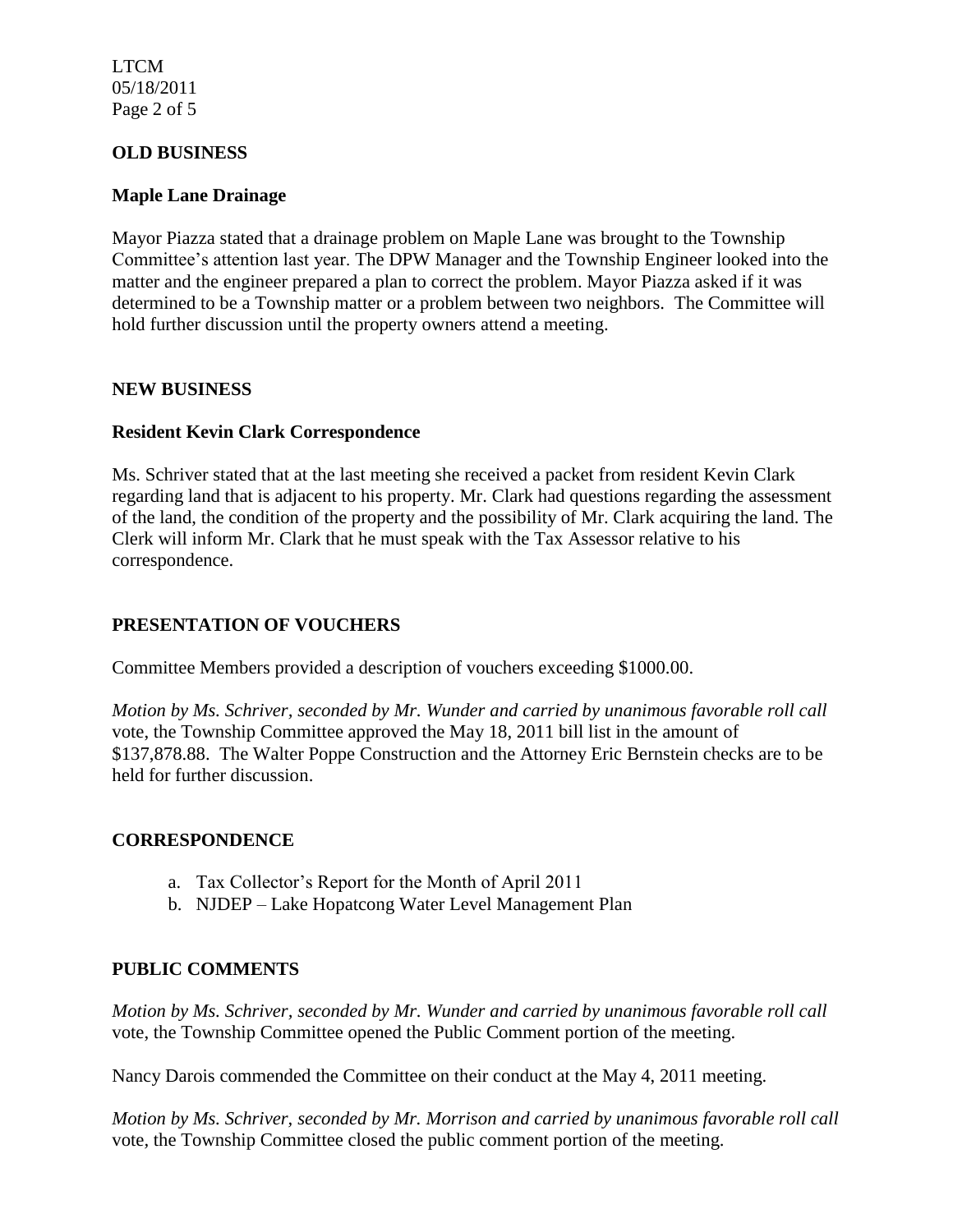LTCM 05/18/2011 Page 3 of 5

### **RECESS**

*Motion by Ms. Schriver, seconded by Mr. Wunder and carried by unanimous favorable roll call*  vote*,* the Township Committee recessed the meeting.

*Motion by Ms. Schriver, seconded by Mr. Wunder and carried by unanimous favorable roll call*  vote*,* the Township Committee reconvened the meeting at 7:45 p.m. Attorney Cushing present.

## **Block 49 Lot 4.02 – Agreement for Assignment of Interest in Unimproved Real Property**

Mr. Warren Newman, LTEOS Chairman was present. Mr. Newman stated that back on April 6, 2011, there was a proposed ordinance for the acquisition of the Fisher property. The property is located on Anthony Road and abuts the Nicholson tract, which the Township has part interest in also. Mr. Newman stated that the ordinance was adopted with conditions relative to questions regarding the Township's interest in the purchase. Mr. Newman stated that Attorney Cushing seemed to be under the impression that the Township would use the Green Acres funds to participate in the purchase however, the Township would retain no interest or title in the property along with the other purchasing partners. Mr. Newman stated that the clarification which needs to be made is that, just as in other Open Space property purchases, in partnership with NJWSA, the Township is part owner. The reason for this is that the Township can then say what will happen with the property. Mr. Newman stated part of the reason for the purchase of the property was to enhance trail connectivity. The Fisher property is intended for Open Space and passive use.

Mr. Newman stated that since the Hunterdon County Open Space funds could not be used for the acquisition, the South Branch Watershed Association has agreed to contribute the remaining funds toward the purchase. An Assignment Agreement is needed to document that Lebanon Township, NJWSA, NJ Green Aces, Hunterdon Land Trust, and the South Branch Watershed Association are the purchasing partners.

Mr. Newman stated that Attorney Cushing was not the Township Attorney during the prior land acquisitions in the Township, therefore, was not aware of prior Maintenance and Management Agreements. On July 15, 2010 the Committee entered into a Maintenance and Management Agreement with NJWSA for three existing properties. The point was clarified to Attorney Cushing that there really is no improvements which would require maintenance as it is passive use and open space. There is no difference with the Fisher acquisition than the prior joint purchases.

Attorney Cushing stated there are two issues that the Township Committee should consider:

- 1) The maintenance responsibility the Township would have.
- 2) The soft costs of the acquisition.

Mr. Milkowski stated that he understood at the last meeting that there would be no soft costs for the Township. Mr. Newman stated that the Township's Green Acres Funding will cover 50% of the soft costs. The purchasing partners will cover the remaining 50%. The net cost for the Township for soft costs is \$.00.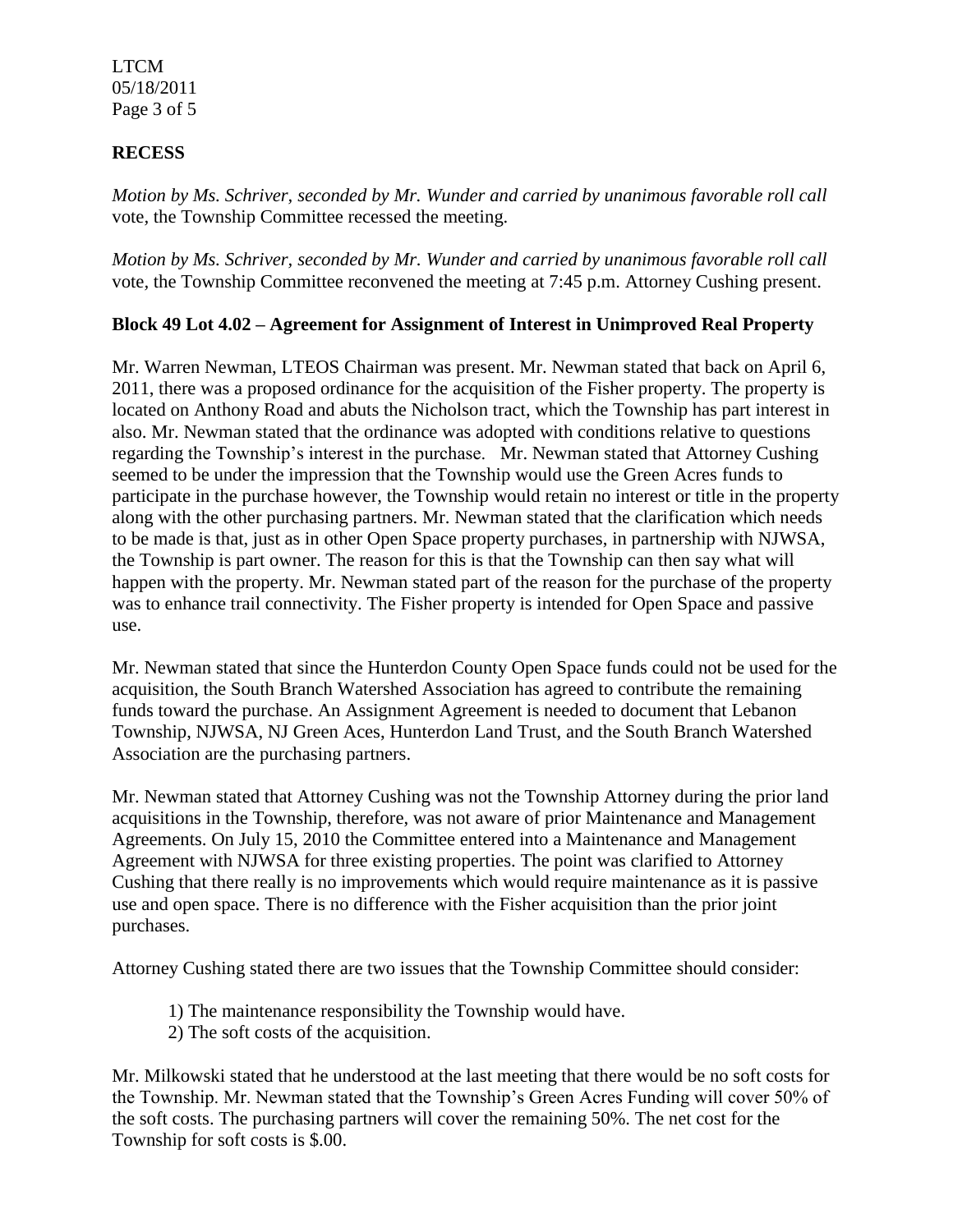LTCM 05/18/2011 Page 4 of 5

Mr. Cushing stated that the language at the end of Paragraph 6, in the Assignment of Interest Agreement of Unimproved Property, reads that the Township will be paying the 50% of the soft costs. It was agreed by all that the language would be changed to read that the NJWSA will be paying the additional 50% of the soft costs.

*Motion by Mr. Milkowski, seconded by Ms. Schriver and carried by unanimous favorable roll*  call vote, the Township Committee authorized the Mayor and Clerk to take any necessary action in order to execute any necessary documents in order to accomplish the purchase as is contemplated in the Agreement for the Assignment of the Fisher Property.

## **EXECUTIVE SESSION**

*Motion by Mr. Wunder, seconded by Mr. Milkowski and carried by unanimous favorable roll call*  vote, the Township Committee approved Resolution No.44 -2011 and convened in executive session at 7:54 p.m. It is not anticipated that action will be taken at the close of the meeting.

## **TOWNSHIP OF LEBANON RESOLUTION NO. 44-2011**

BE IT RESOLVED by the Mayor and Township Committee of the Township of Lebanon, that in compliance with N.J.S.A. 10:4-12, this meeting will be closed to the Public to discuss the following matters:

> Collective Bargaining Negotiations – PBA Negotiations **Contracts**

*Motion by Mr. Wunder, seconded by Mr. Milkowski and carried by unanimous favorable roll*  call vote, the Township Committee reconvened the Regular Committee meeting at 8:56 p.m.

Attorney Cushing stated that discussion was held on the Swackhammer Church property. Attorney Cushing will take a look to see what the liabilities of the Township would be if the Township was able to acquire the property and the fact that there is a graveyard on it. Attorney Cushing will be drafting a letter, on behalf of the Mayor, thanking Jim Lance for his efforts in assisting Attorney Cushing with locating Swackhammer Church information. The Cell Tower Project was also discussed. Attorney Cushing will follow up with Attorney George and the Cell Tower Attorney to see where the project stands. Attorney Cushing stated that the Township Committee talked about the Township Garage Project. There will be an internal meeting with the Township representatives to go over where the project stands. There may be a meeting with the contractor to attempt to straighten out where everything stands. The Clerk will draft a note to the contractor indicating that based on the advice of the insurance agent and the Township Attorney, no work should be conducted until such time as we receive that performance bond and the insurance certificates in the proper form.

Having no further business to come before the Committee a motion was made by Mr. Milkowski, seconded by Ms. Schriver and carried by unanimous favorable roll call vote to adjourn the meeting at 8:58 p.m.